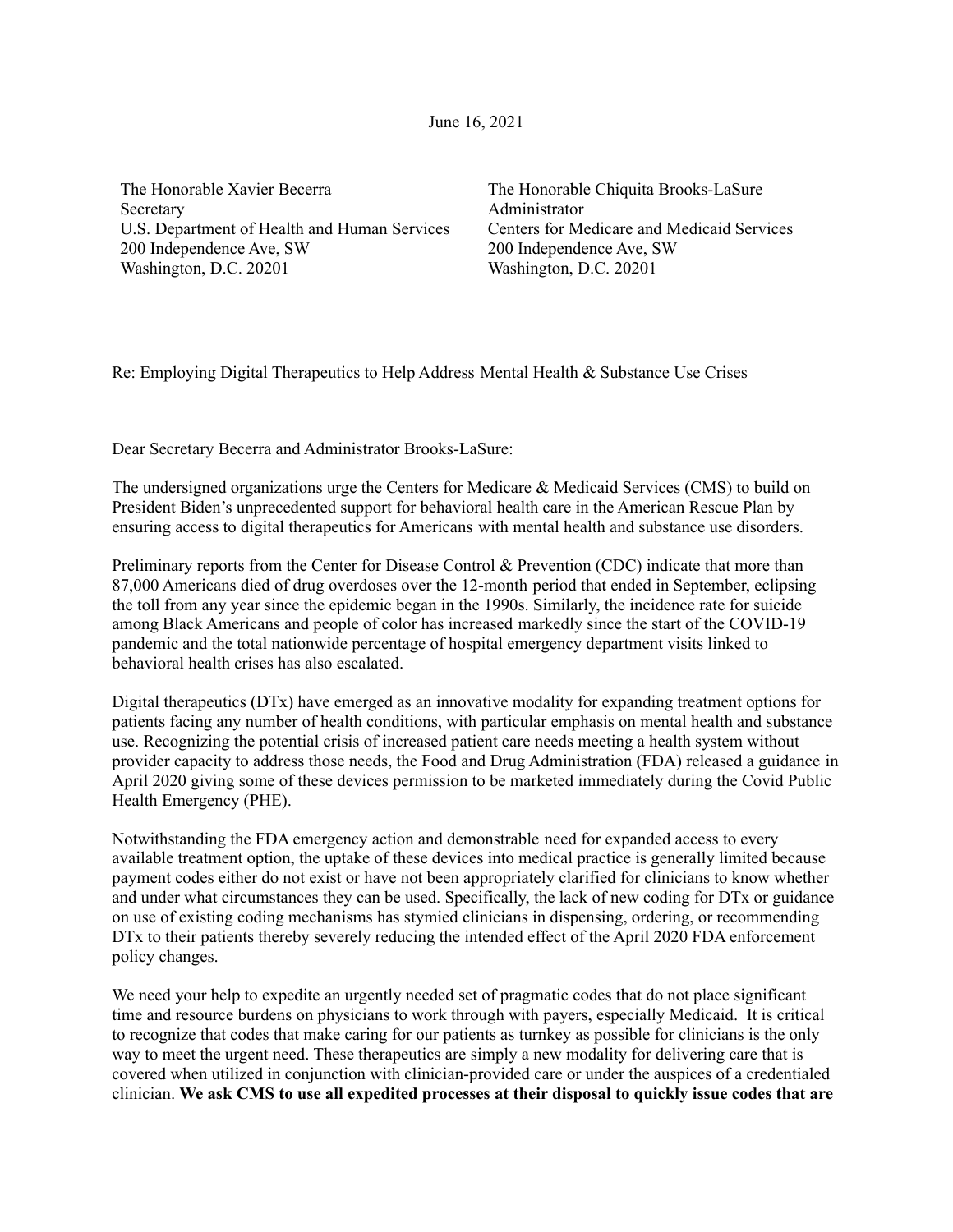**immediately and easily recognized and used by Medicare, Medicaid, and commercial payers for DTx utilized "incident to" a clinician's service.** We have also sent a similar request to the American Medical Association (AMA), recognizing their important role in the coding process, to CDC to advocate for use of all expedited coding processes, and to Congressional offices working on legislation that, we believe, must include all DTx interventions that are dispensed ordered, or otherwise used under the direction of a clinician within a plan of care. We emphasize that any language defining the set of DTx eligible for billing codes must focus on how they are used and integrated into patient treatment, and not turn on whether a manufacturer has sought and received FDA labeling that specifies "prescription use only." When a clinician incorporates a DTx into their care plan for a particular patient, provides a product "key," and instructs the patient on DTx use, there is no distinction between those that are and are not "prescribed."

Finally, beyond the discrete issues discussed above, it is clear that CMS, the FDA and CDC need to engage in an interagency effort to chart a path forward. **We ask CMS to convene federal agencies, payers, providers, and consumers in a collaborative process to chart a path forward for DTx coverage that can promote mental health and substance use equity and address the growing crisis in America.**

Thank you for your attention to this important matter.

Sincerely,

American Association for Psychoanalysis in Clinical Social Work American Association for the Treatment of Opioid Dependence American Foundation for Suicide Prevention Anxiety and Depression Association of America Association for Ambulatory Behavioral Healthcare Association for Behavioral Health & Wellness C4 Recovery Children and Adults with Attention-Deficit/Hyperactivity Disorder (CHADD) Clinical Social Work Association Depression and Bipolar Support Alliance Global Alliance for Behavioral Health and Social Justice Illinois Association for Behavioral Health Inner Wisdom Public Policy Committee International Society for Psychiatric Mental Health Nurses Maternal Mental Health Leadership Alliance Mental Health America National Alliance on Mental Illness National Association for Behavioral Healthcare National Association for Children's Behavioral Health National Association of County Behavioral Health and Developmental Disabilities Directors National Association of Rural Mental Health National Association of Social Workers National Association of State Mental Health Program Directors Reilly Group, Inc. RI International, Inc. Schizophrenia and Psychosis Action Alliance of America 2020 Mom